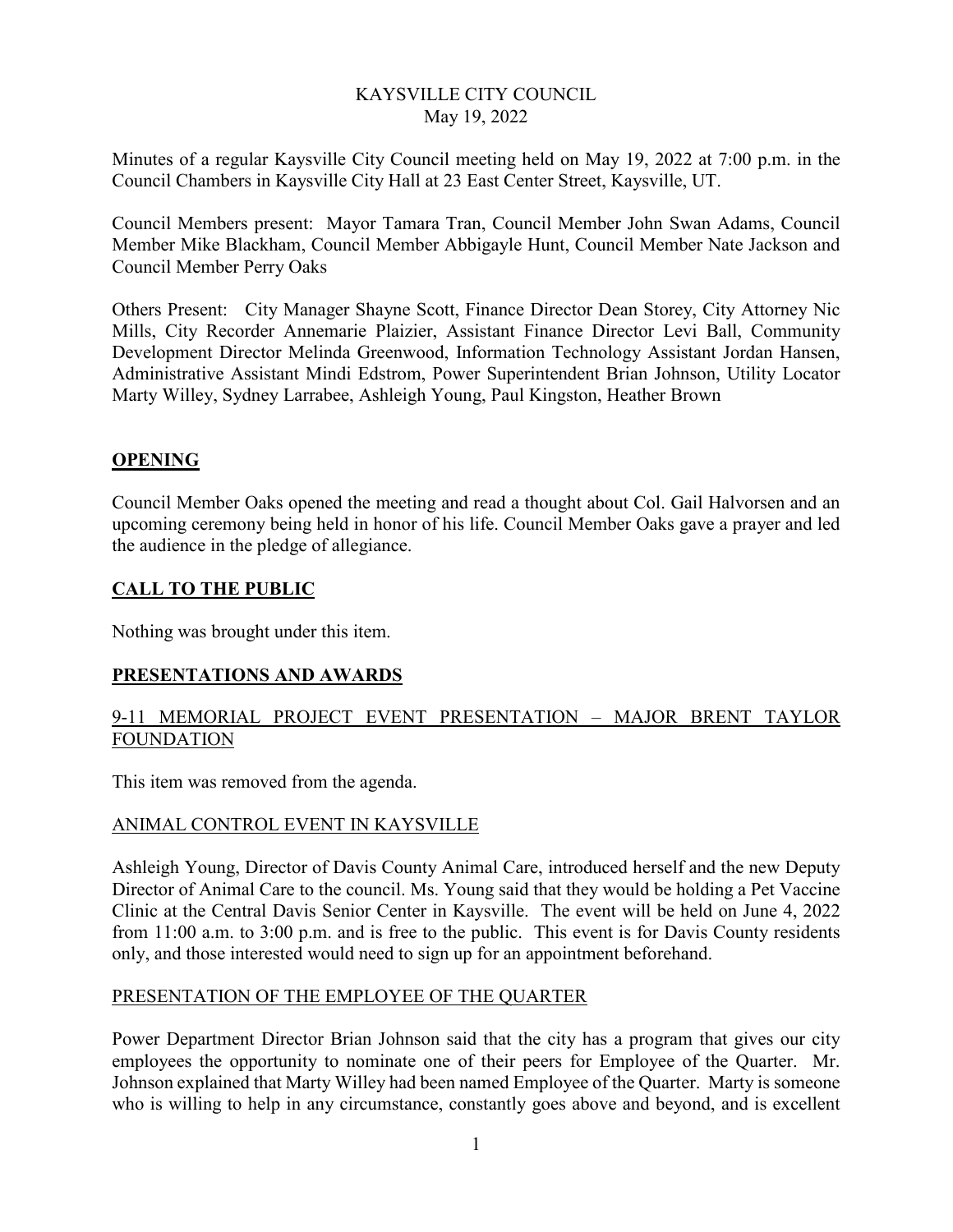working with the public. He has been working for the city for over thirty years and is a leader to his peers. He has a great knowledge of the city's infrastructure and resources, and he has been constantly leaned on by many because of his knowledge.

Council Member Blackham added that Mr. Willey would be retiring next month and will be greatly missed by the city.

# **DECLARATION OF ANY CONFLICTS OF INTEREST**

No conflicts were disclosed.

## **CONSENT ITEMS**

Council Member Blackham made a motion to approve the following consent items:

- a. Approval of Minutes of April 14, 2022.
- b. Approval of Minutes of April 15, 2022.
- c. Interlocal Agreement for the Billing and Collection of Fees for Advanced Life Support Services.

The motion was seconded by Council Member Oaks.

The vote on the motion was as follows:

Council Member Oaks, yea Council Member Blackham, yea Council Member Adams, yea Council Member Hunt, yea Council Member Jackson, yea

The motion passed unanimously.

#### **ACTION ITEMS**

Council Member Blackham made a motion to move item 6B before item 6A on the agenda, and the motion was seconded by Council Member Jackson.

The vote on the motion was as follows:

Council Member Blackham, yea Council Member Adams, yea Council Member Hunt, yea Council Member Jackson, yea Council Member Oaks, yea

The motion passed unanimously.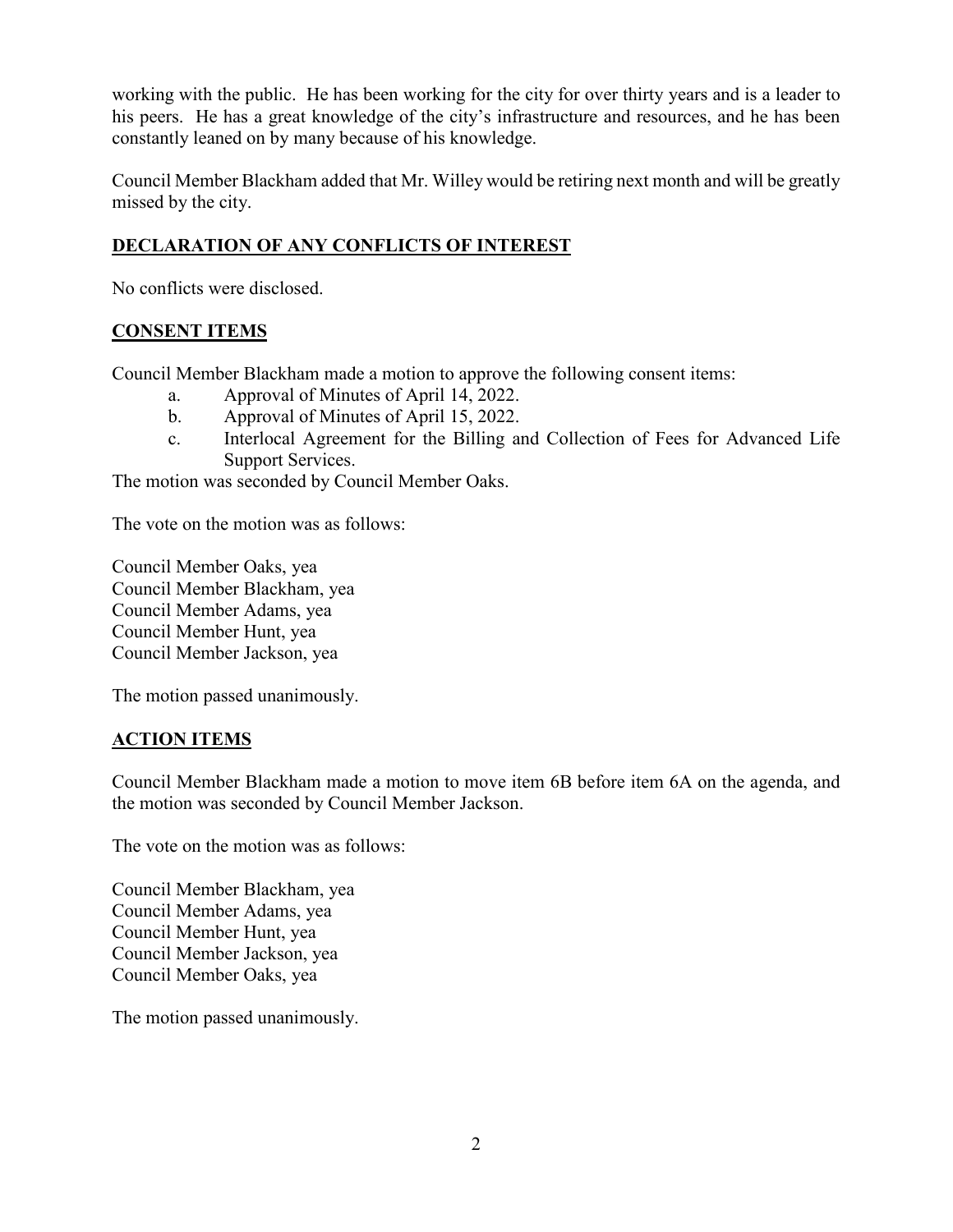## 6B. CERTIFICATION OF ANNEXATION PETITION FROM LPM CORPORATION FOR PARCEL NUMBER 11-041-0026 LOCATED AT APPROXIMATELY 775 EAST OXFORD DRIVE

Community Development Director Melinda Greenwood explained that on March 23, 2022 the City received an annexation application from John Gufaston to annex 1.14 acre of parcel ID #11-041- 0026. This is only a portion of the 25.375 acres parcel. The proposed annexation property is located at the end of Oxford Drive just west of Thornfield Road with an approximate address of 775 East Oxford Drive. On April 14, 2022, the City Council adopted Resolution #22-04-02, accepting the petition for annexation so the process could proceed. Davis County has mailed all notices as required by Utah State Code 10-2-403 regarding the intent to annex. City Staff has reviewed the petition and verified that it meets the minimum requirements of the law. After the petition is certified, public notices will be posted and a public hearing will need to be held. Staff is proposing that the public hearing be scheduled for the June 16, 2022 City Council meeting, where the Council will either approve or deny the annexation request.

Council Member Jackson asked when the zone would be assigned to the property.

Melinda Greenwood explained the zone would be assigned with the approval of annexation. The applicant has indicated that they are seeking the R-1-8 zone, which is the same as the neighboring properties.

Council Member Adams made a motion to approve the certification of the Annexation Petition from LPM Corporation for Parcel Number 11-041-0026 located at approximately 775 East Oxford Drive, seconded by Council Member Hunt.

The vote on the motion was as follows:

Council Member Adams, yea Council Member Hunt, yea Council Member Jackson, yea Council Member Oaks, yea Council Member Blackham, yea

The motion passed unanimously.

## 6A. A RESOLUTION ADOPTING THE KAYSVILLE CITY TENTATIVE BUDGETS FOR FISCAL YEAR 2023

Finance Director Dean Storey explained that the City Council and Staff have been reviewing the Fiscal Year 2023 budget over several weeks and the tentative budget is now ready to be adopted. By adopting the tentative budget, it allows the public the ability and opportunity to review the budget before it receives final approval. The City Council and Staff will continue to work through the budget and address specific items of concern prior to final approval.

Council Member Adams said that he still is unsure the best way to address the budget deficiency, but would like the option to hold a Truth in Taxation if that is what the Council feels is best. The budget currently shows that we will be making up the deficit by raising taxes, and Council Member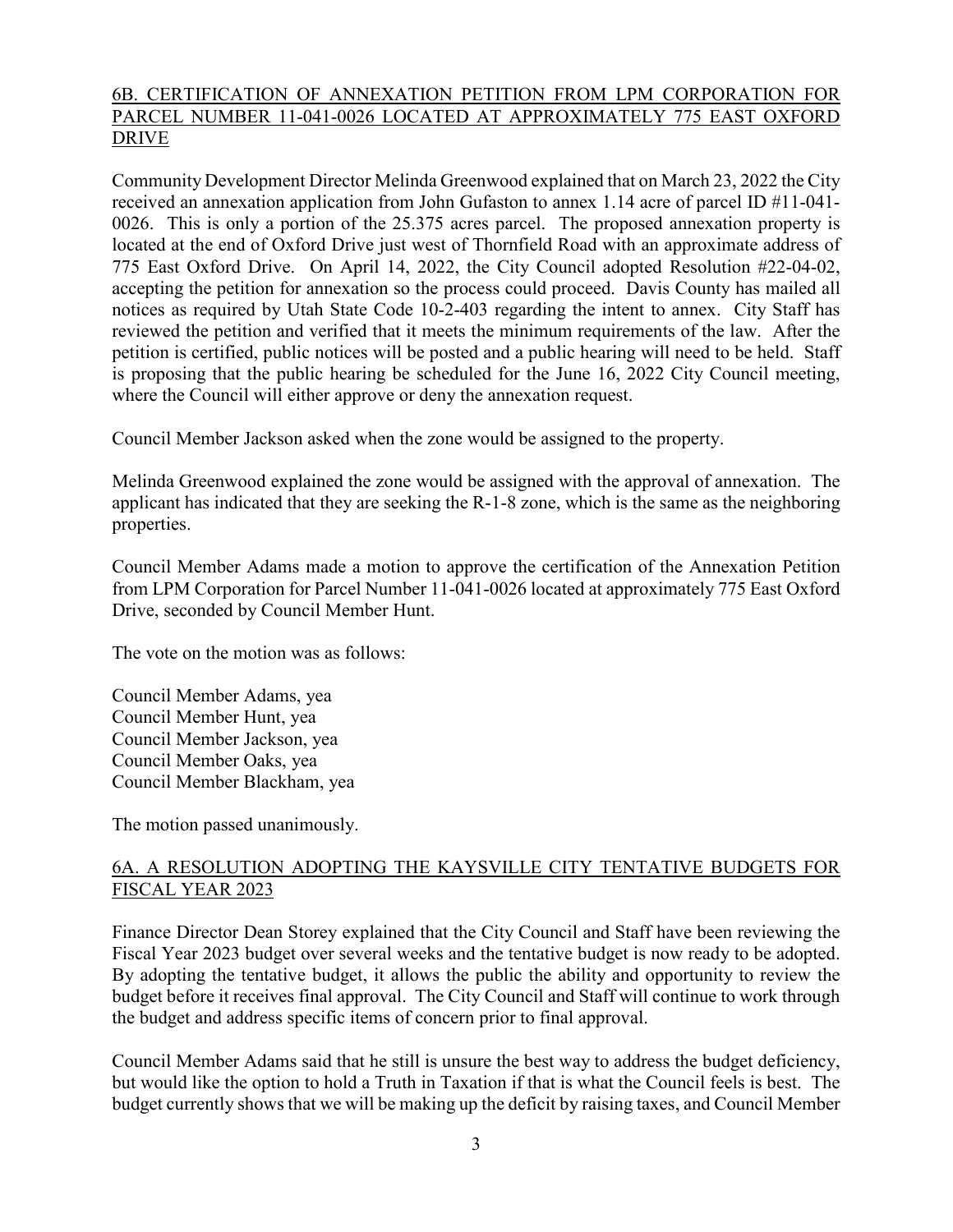Adams asked if the budget could rather state that it would be made up by use of fund balance or through the Truth in Taxation process.

Dean Storey responded that Staff had included this line item in the tentative budget based off previous discussion from the Council regarding holding a Truth in Taxation. With the Truth in Taxation process, the maximum rate amount that the council would consider would be advertised, but it does not mean that the council is obligated to approve that rate.

Council Member Blackham commented that he would not approve the tentative budget with the line item for Truth in Taxation being included.

Dean Storey said that if it is not included then it precludes any possibility of holding a Truth and Taxation as part of the budget process.

Mayor Tran said that including the line item does not mean that the council has to hold a Truth and Taxation hearing; it just allows it as an option as the budget is further considered.

Council Member Jackson commented that he is concerned about projected costs for next year.

Dean Storey said that the budget is a working document and in looking at our anticipated expenses and revenues, there is a shortfall between matching expenditures and revenues. One of the ways to address that shortfall is through raising taxes to generate revenue needed. As part of the Truth in Taxation process, notices would be mailed to the public identifying the maximum amount of revenue the city would be requesting with a tax increase. The council could also hold a Truth in Taxation hearing and choose not to raise taxes at all as well.

Council Member Oaks commented the longer we wait to approve the budget, the more data we will be able to collect regarding about actual revenue coming in from sales tax. As we get closer to holding a Truth in Taxation, is it anticipated that the deficit would be a few thousand less than what is currently being shown?

Dean Storey said that Staff hopes to see an increase from sales tax revenue, thereby lessening our deficiency in the budget. However, we also do not know exactly if inflation will affect the projected expenses within the budget.

Council Member Adams made a motion to adopt a Resolution adoption the Kaysville City Tentative Budgets for Fiscal Year 2023, with the alteration that the budget reflect that the deficit be made up through a Truth in Taxation increase and/or the use of fund balance. The motion was seconded by Council Member Oaks.

The vote on the motion was as follows:

Council Member Hunt, yea Council Member Jackson, yea Council Member Oaks, yea Council Member Blackham, nay Council Member Adams, yea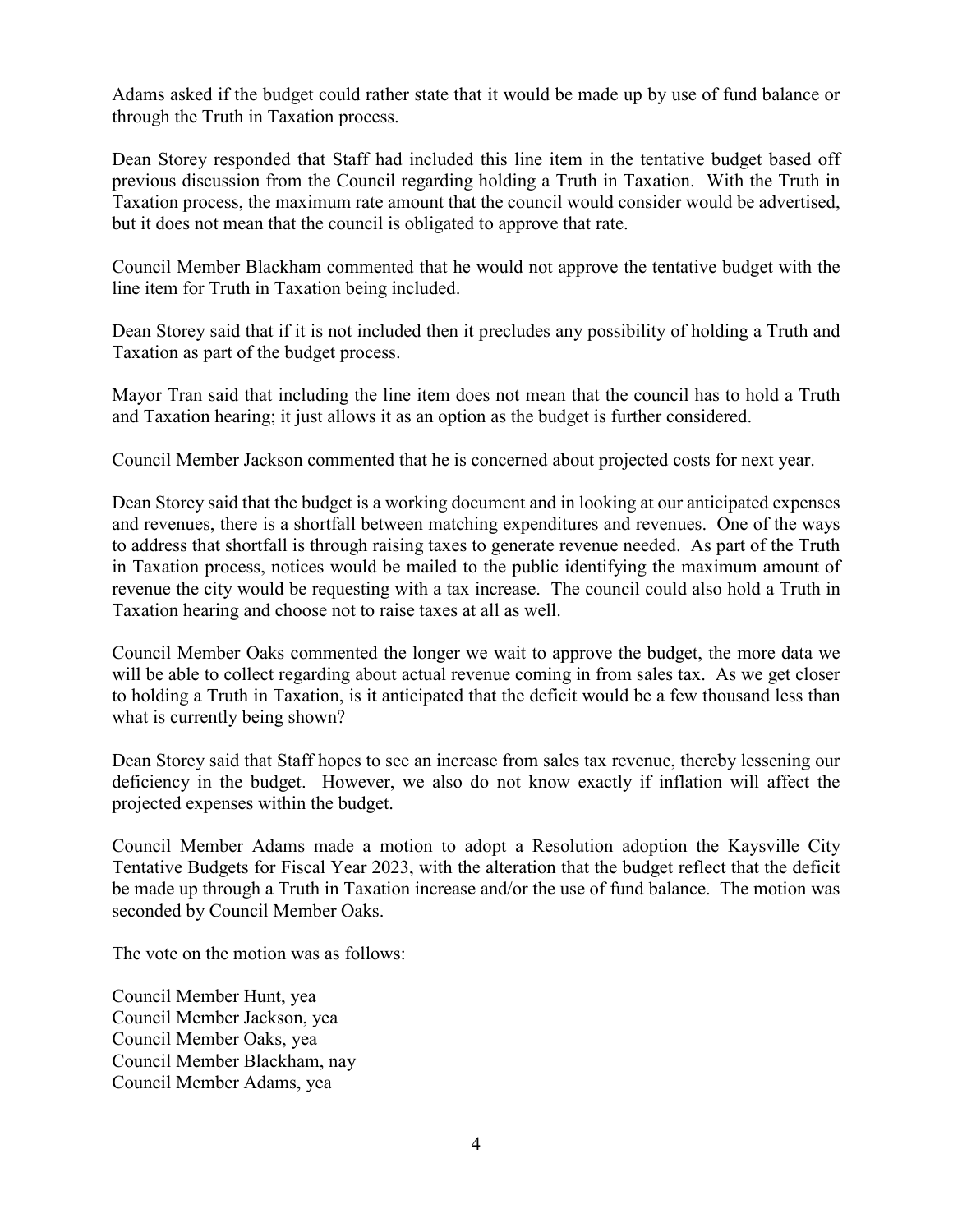The motion passed four to one.

# **WORK ITEMS**

# AN ORDINANCE ENACTING 12-2-7 OF THE KAYSVILLE MUNICIPAL CODE REGARDING CAMPING ON PUBLIC PROPERTY

City Attorney Nic Mills said that recently the city has become concerned about people camping in public parks or on public property without permits. Further, the City's Parks Department occasionally has people camping at the East Kaysville Wilderness Park without the required permits. This ordinance would address these issues by prohibiting camping on public property or in parks without prior approval.

Council Member Oaks asked if this was a homeless issue.

Nic Mills responded in some cases it is. They have found campersin the East Kaysville Wilderness Park without the required permit, both homeless and not. This ordinance will help our police officers to be able to conduct enforcement more effectively.

Council Member Adams commented that we need to be sensitive to those who are struggling with homelessness.

Nic Mills responded that we have a police department that are interested in community-oriented policing. Their first response is to try to solve the problem and not to punish those who are homeless. It is the city's policy to help these individuals find the resources that they need.

Council Member Oaks made a motion to move this item to an action item, seconded by Council Member Jackson.

The vote on the motion was as follows:

Council Member Jackson, yea Council Member Oaks, yea Council Member Blackham, yea Council Member Adams, yea Council Member Hunt, yea

The motion passed unanimously.

## **COUNCIL MEMBER REPORTS**

Council Member Blackham said that the city recently hired Jim Day as the new city Building Official and we are excited to have him. He is a Kaysville resident, and has worked for both Layton City and Farmington City.

Melinda Greenwood added that he would be beginning on June 6.

Council Member Jackson encouraged residents to consider installing better water conservation